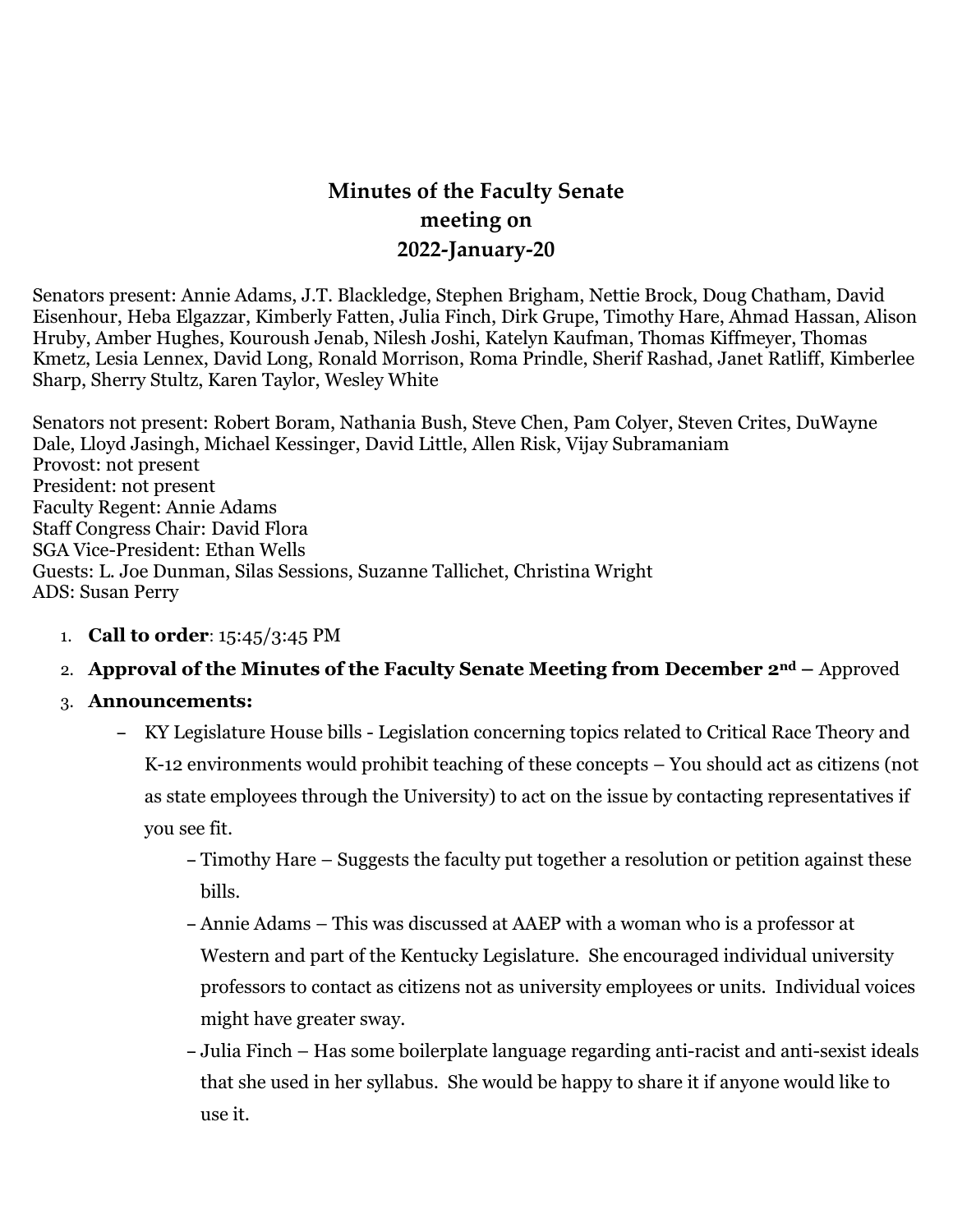- **–** Annual Evaluation Suspension Resolution It was rejected by the Provost. From the Administration's point of view, an annual evaluation of faculty is currently in place. According to the provost the evaluations are important for merit increases and general practice.
- **–** Attendance Census from Associate Provost Couch will go live early next week.
	- **–** Must be submitted by the end of the day on Wednesday, 1/26 for all of your courses.
- **–** Where is the SACSOC report? No faculty members have seen that report. For some reason faculty is being kept from reading it. We will continue to press the administration to see that report.
- **–** Look at the Faculty Senate webpage in terms of your own photograph/identity. There may need to be some updates. We want the most accurate representation of who is on Faculty Senate.
	- **–** Email Dirk Grupe [d.grupe@moreheadstate.edu](mailto:d.grupe@moreheadstate.edu) with any updates.
- **–** Green Dot Bystander Program
	- **–** <https://www.moreheadstate.edu/greendot>
	- **–** More attendance and participation are encouraged.
- 4. **President's Report –** not present; no report
- 5. **Provost Report –** not present due to weather; no report
	- **–** The Provost advised he will listen to the recording of the Senate and will bring responses the next meeting
- 6. **Special Agenda Item (Recurring) – Faculty Lines:**
	- **–** Hiring practices are inconsistent and seem to be showing patterns of extending appropriate tenure track lines and then retracting them at the last minute.
	- **–** Annie Adams We are on year two of asking for the actual number of faculty and we still do not have a clear list of all the tenure and tenure track faculty on campus.
	- **–** Report from the Caudill College Julia Finch Speaking as a member of Art and Design. A visiting assistant professor transitioned to an instructor position less than a semester after he was hired. This means now there are two unites, graphic design and 3-D studio ceramics and sculpture are totally adjunct and instructor positions. Also, to correct an instructor's workload error, a course was removed from an adjunct's spring load and given to the instructor. It was poorly communicated to the adjunct. It causes friction and is concerning for the colleague who was counting on the income from this course. Are things like this going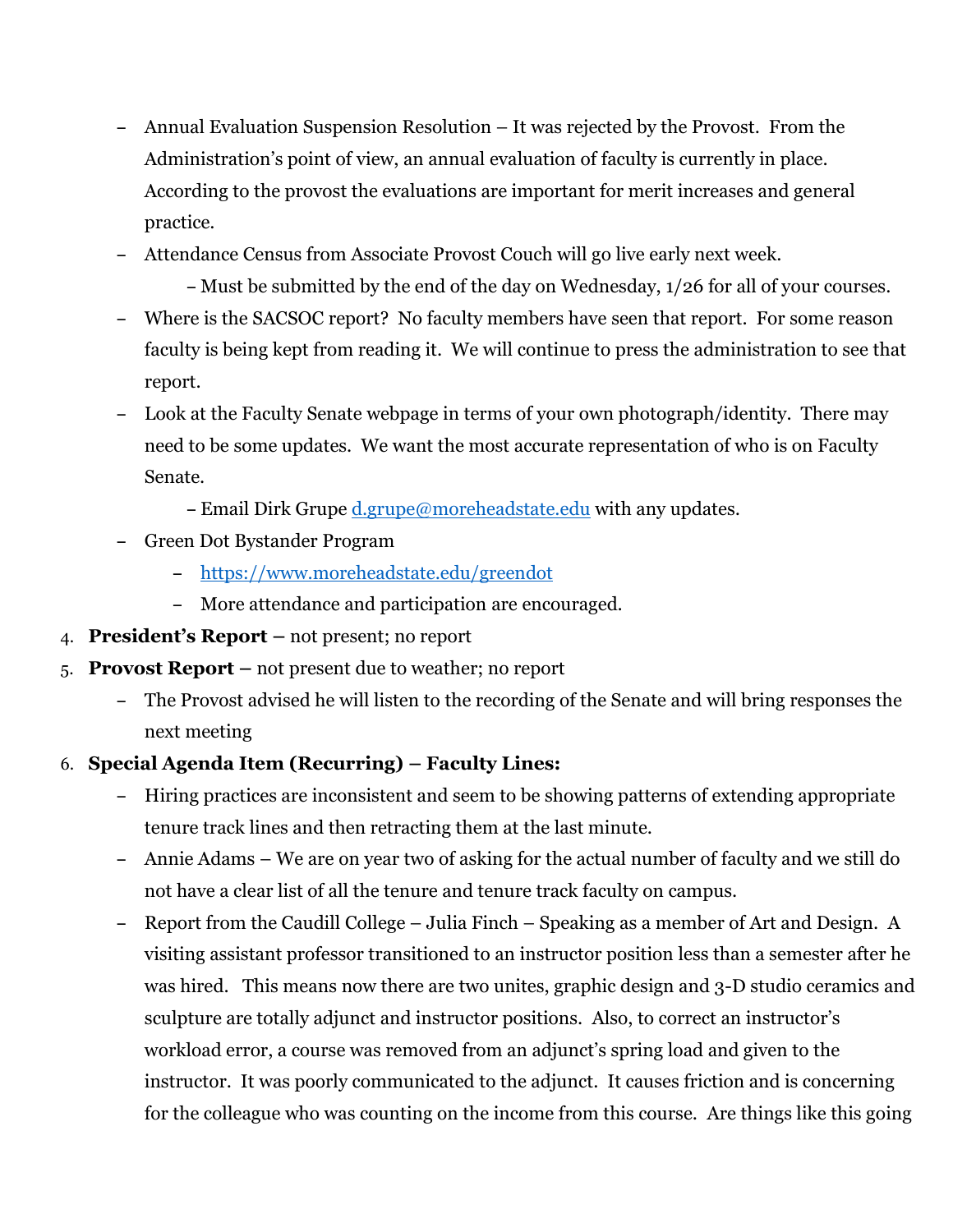in other colleges and departments across campus? If these things are being done to make us look better in the rankings and performance models we need to know. They are not beneficial for students or colleagues.

- **–** Dirk Grupe This has been seen in Physics as well.
- **–** Annie Adams We have people who are tenure track that are deciding to leave because of this kind of management.
- **–** Katelyn Kaufman Has colleagues that started as visiting assistant professors four years ago with the understanding they would be transitioned to tenure track in the following year. They are still visiting assistant professors and they have the largest workload in their department.
- **–** David Long Some people have no idea that instructors across the university are being asked to do tremendous amounts of service work even though it is not part of an instructor's contract. This is shifting service work down to a lower paid position.
- **–** Karen Taylor Faculty members are on a lot of committees in her department because there are not enough faculty members to select from.
- **–** David Long The administration should think about getting enough tenure track faculty that can do the additional work because it is outside of the instructors' contracts. Otherwise, we continue to degrade the process of tenure and those additional lines of work.
- 7. **Regent Report –** Annie Adams:
	- **–** BOR will be meeting on February 24, 2022 in Mt. Sterling
	- **–** Athletic costs follow-up Document in Blackboard Annie Adams presented the follow up.
	- **–** Will address SACS next meeting
	- **–** Stephen Brigham In the College of Business, annual evaluation is required for accreditation.
- 8. **Staff Congress Report** David Flora:
	- **–** The Congress did meet on Tuesday, the 11th. However, David Flora was not in attendance. The Vice Chair was running that meeting. There were announcements and some discussion of staff issues. There were not any motions voted forward and very little business was accomplished.
- 9. **SGA Report –** Ethan Wells:
	- **–** David Long Asked Ethan Wells his opinion, from a student point of view, of Regent Adams's presentation regarding athletics funding.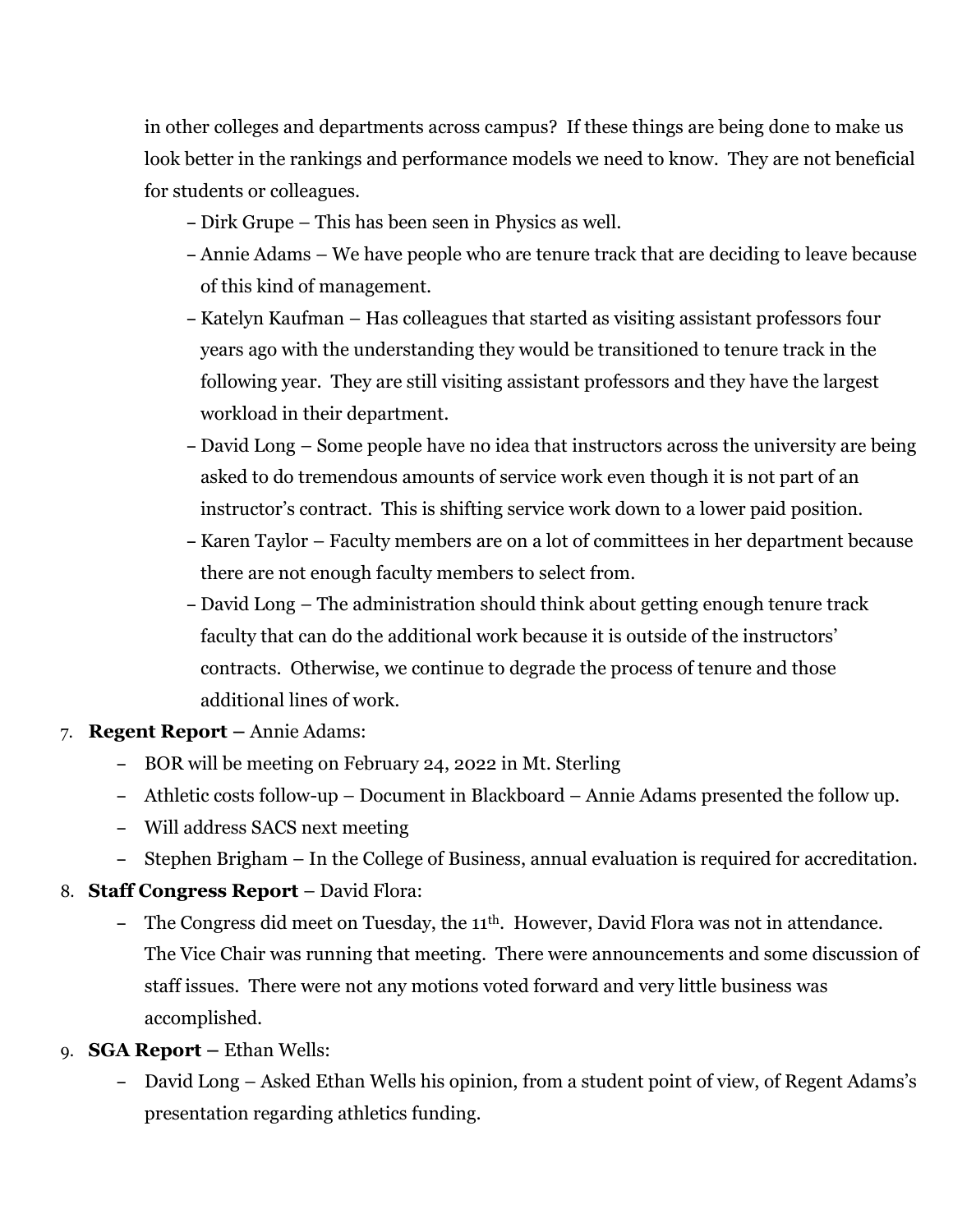- **–** Ethan Wells Said students are blissfully unaware of most of the university's funding. Athletics is a cornerstone of the college experience for students. It's a complicated issue.
- **–** Ethan Wells Went through the double dipping resolution. Also, will be sending a proposal for reading days to Dr. Jenab for his committee to review. SGA President, Emily Wiley, will be here next meeting.
	- **–** Karen Taylor Do you know the history of reading days and why we no longer have them? She explained that reading days used to be on Wednesday of finals week. But then a group of students got drunk on that night and that was then end of reading days. Ethan Wells says they think they are necessary and hopes to get them back.

#### 10. **Executive Council Report:**

- **–** ORSP During the break, Shannon Harr was moved into the position of head of ORSP. We will be inviting him to come and speak with the Senate regarding his agenda.
	- **–** Revision of the Office of Research and Creative Projects and how is that going to relate to the ORSP going forward?
	- **–** Dirk Grupe It was a surprising search because it was only posted for a week internally. Shannon Harr was the only applicant.
	- **–** Annie Adams Who is going to take over Assessment? Is Shannon Harr going to do both? David Long – That is a question for the Provost.
	- **–** Timothy Hare The OSCP vs. OSRP Can someone explain that? David Long There is some confusion as to the relationship between the two things given the new appointment of Shannon Harr.

## 11. **Executive Council Committee Reports:**

- **– Academic Issues –** Kouroush Jenab:
	- **–** They have not met since the break. They will meet next week. They will revisit the 50% rule, double dipping and couple of issues that SGA has.
- **– Evaluations –** Lesia Lennex:
	- **–** No resolution of the second reading due to revisions. They will go to committee next week. Send any friendly amendments to that resolution by Wednesday of next week. Send to [l.lennex@moreheadstate.edu](mailto:l.lennex@moreheadstate.edu)
	- **–** Would like a response on behalf of the Provost acknowledging her emails were at least received.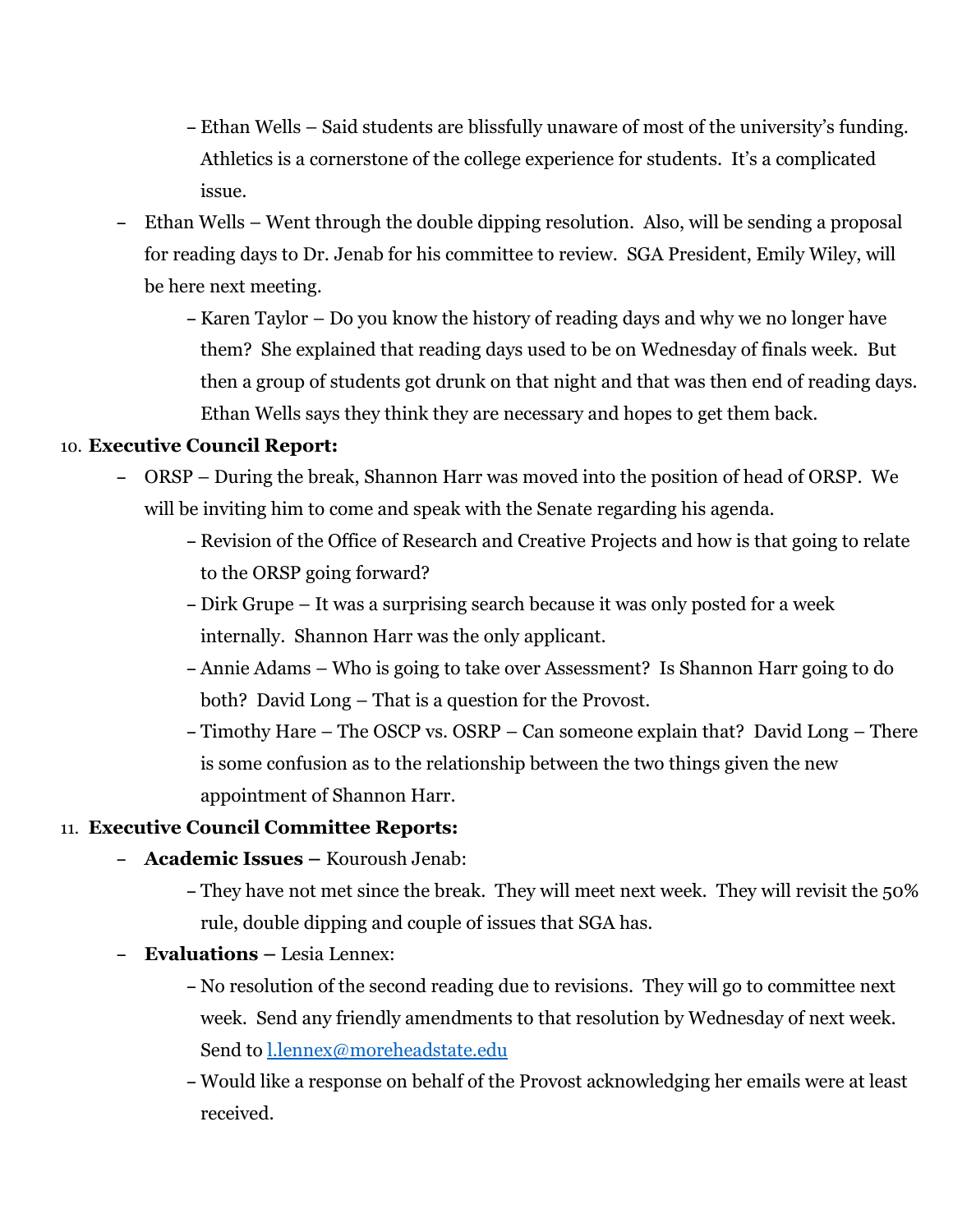- **– Faculty Welfare & Concerns –** Katelyn Kaufman:
	- **–** The committee did not meet last week.
	- **–** PAc 30 please send any friendly amendments by next Wednesday. Send to [kkaufman@moreheadstate.edu](mailto:kkaufman@moreheadstate.edu)
	- **–** The chair of the ad hoc committee for faculty workload calculations said they are voting on their recommendation and would like to present it at the next Senate meeting.
- **– Governance –** Julia Finch:
	- **–** The committee has not met since last semester.
	- **–** Will begin work on the survey for committee placements

## 12. **New Business:**

- **–** Mini grants How are they awarded? Dr. Beckham only administered them. He did not have knowledge of the criteria to award them. He referred that question to Provost Norman. Provost Norman will address that at the next meeting.
	- **–** Karen Taylor She was the chair of the Excellence in Teaching Committee last year. They were told to make recommendations for the mini grants but were not given any directions or criteria. They made up their own rubric to award them. A rubric and directions need to be established for the process.
	- **–** Julia Finch A colleague was awarded a mini grant but cannot complete it because MSU Facilities will not allow her to. The committee awarding mini grants needs to know if there are things the University will not allow so it can be considered when awarding the grants.
	- **–** Julia Finch The same thing happened when the English Department tried to spend their F & A money.
	- **–** Dirk Grupe Had his first mini grant denied but was not given any feedback as to why.
	- **–** Kouroush Jenab The mini grant was approved. The purchase had to go through the purchasing process. That process went past the last day to spend grant money. So, does that mean they can't make the purchase?
- 13. **Old Business:** No old Business
- 14. **Motion to adjourn:** passed; meeting adjourned @ 17:01 / 5:01 PM
- 15. **The recording of the meeting can be found at:**

**[https://moreheadstate.webex.com/webappng/sites/moreheadstate/recording/cc7848](https://moreheadstate.webex.com/webappng/sites/moreheadstate/recording/cc7848df5c5f103abbf50050568167e5/playback) [df5c5f103abbf50050568167e5/playback](https://moreheadstate.webex.com/webappng/sites/moreheadstate/recording/cc7848df5c5f103abbf50050568167e5/playback)**